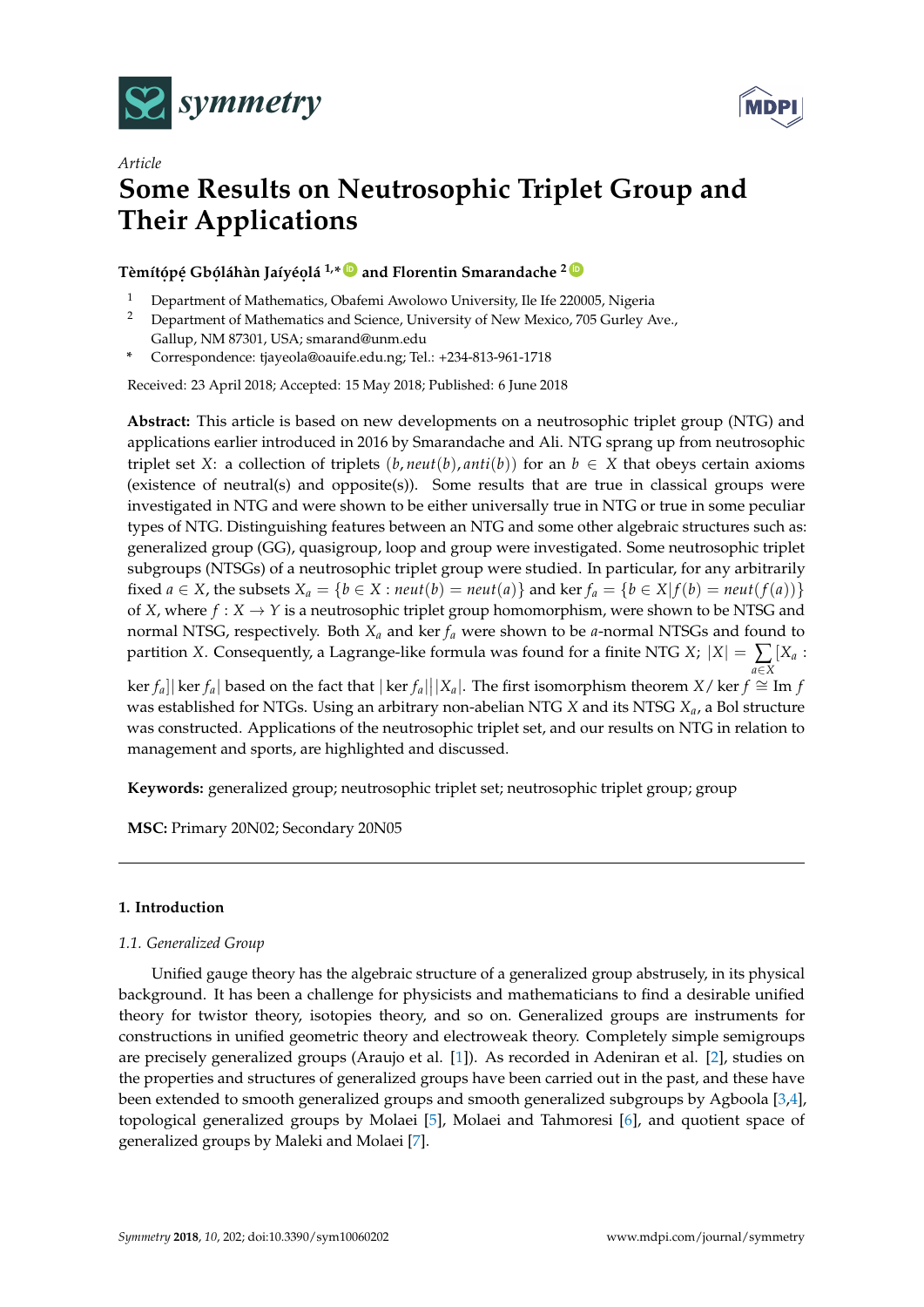**Definition 1** (**Generalized Group(GG)).** *A generalized group X is a non-void set with a binary operation called multiplication obeying the set of rules given below.*

- (*i*)  $(ab)c = a(bc)$  *for all a*, *b*,  $c \in X$ .
- *(ii)* For each  $a \in X$  there is a unique  $e(a) \in X$  such that  $ae(a) = e(a)a = a$  (existence and uniqueness of *identity element).*
- *(iii)* For each  $a \in X$ , there is  $a^{-1} \in X$  such that  $aa^{-1} = a^{-1}a = e(a)$  (existence of inverse element).

**Definition 2.** Let X be a non-void set. Let (·) be a binary operation on X. Whenever  $a \cdot b \in X$  for all  $a, b \in X$ , *then*  $(X, \cdot)$  *is called a groupoid.* 

*Whenever the equation*  $c \cdot x = d$  *(or*  $y \cdot c = d$ *) have unique solution with respect to*  $x$  *(or*  $y$ *) i.e., satisfies the left (or right) cancellation law, then* (*X*, ·) *is called a left (or right) quasigroup. If a groupoid* (*X*, ·) *is both a left quasigroup and right quasigroup, then it is called a quasigroup. If there is an element*  $e \in X$  *called the identity element such that for all*  $a \in X$ ,  $a \cdot e = e \cdot a = a$ , then a quasigroup  $(X, \cdot)$  is called a loop.

**Definition 3.** *A loop is called a Bol loop whenever it satisfies the identity*

$$
((ab)c)b = a((bc)b).
$$

**Remark 1.** *One of the most studied classes of loops is the Bol loop.*

For more on quasigroups and loops, interested readers can check [\[8](#page-12-7)[–15\]](#page-12-8). A generalized group *X* has the following properties:

- (i) For each *a*  $\in$  *X*, there is a unique *a*<sup>-1</sup>  $\in$  *X*.
- (ii)  $e(e(a)) = e(a)$  and  $e(a^{-1}) = e(a)$  if  $a \in X$ .
- (iii) If *X* is commutative, then *X* is a group.

#### *1.2. Neutrosophic Triplet Group*

Neutrosophy is a novel subdivision of philosophy that studies the nature, origination, and ambit of neutralities, including their interaction with ideational spectra. Florentin Smarandache [\[16\]](#page-12-9) introduced the notion of neutrosophic logic and neutrosophic sets for the first time in 1995. As a matter of fact, the neutrosophic set is the generalization of classical sets [\[17\]](#page-12-10), fuzzy sets [\[18\]](#page-12-11), intuitionistic fuzzy sets [\[17](#page-12-10)[,19\]](#page-13-0), and interval valued fuzzy sets [\[17\]](#page-12-10), to cite a few. The growth process of neutrosophic sets, fuzzy sets, and intuitionistic fuzzy sets are still evolving, with diverse applications. Some recent research findings in these directions are [\[20](#page-13-1)[–27\]](#page-13-2).

Smarandache and Ali [\[28\]](#page-13-3) were the first to introduce the notion of the neutrosophic triplet, which they had earlier talked about at a conference. These neutrosophic triplets were used by them to introduce the neutrosophic triplet group, which differs from the classical group both in fundamental and structural properties. The distinction and comparison of the neutrosophic triplet group with the classical generalized group were given. They also drew a brief outline of the potential applications of the neutrosophic triplet group in other research fields. For discussions of results on neutrosophic triplet groups, neutrosophic quadruples, and neutrosophic duplets of algebraic structures, as well as new applications of neutrosophy, see Jaiyéolá and Smarandache [\[29\]](#page-13-4). Jaiyéolá and Smarandache [29] were the first to introduce and study inverse property neutrosophic triplet loops with applications to cryptography for the first time.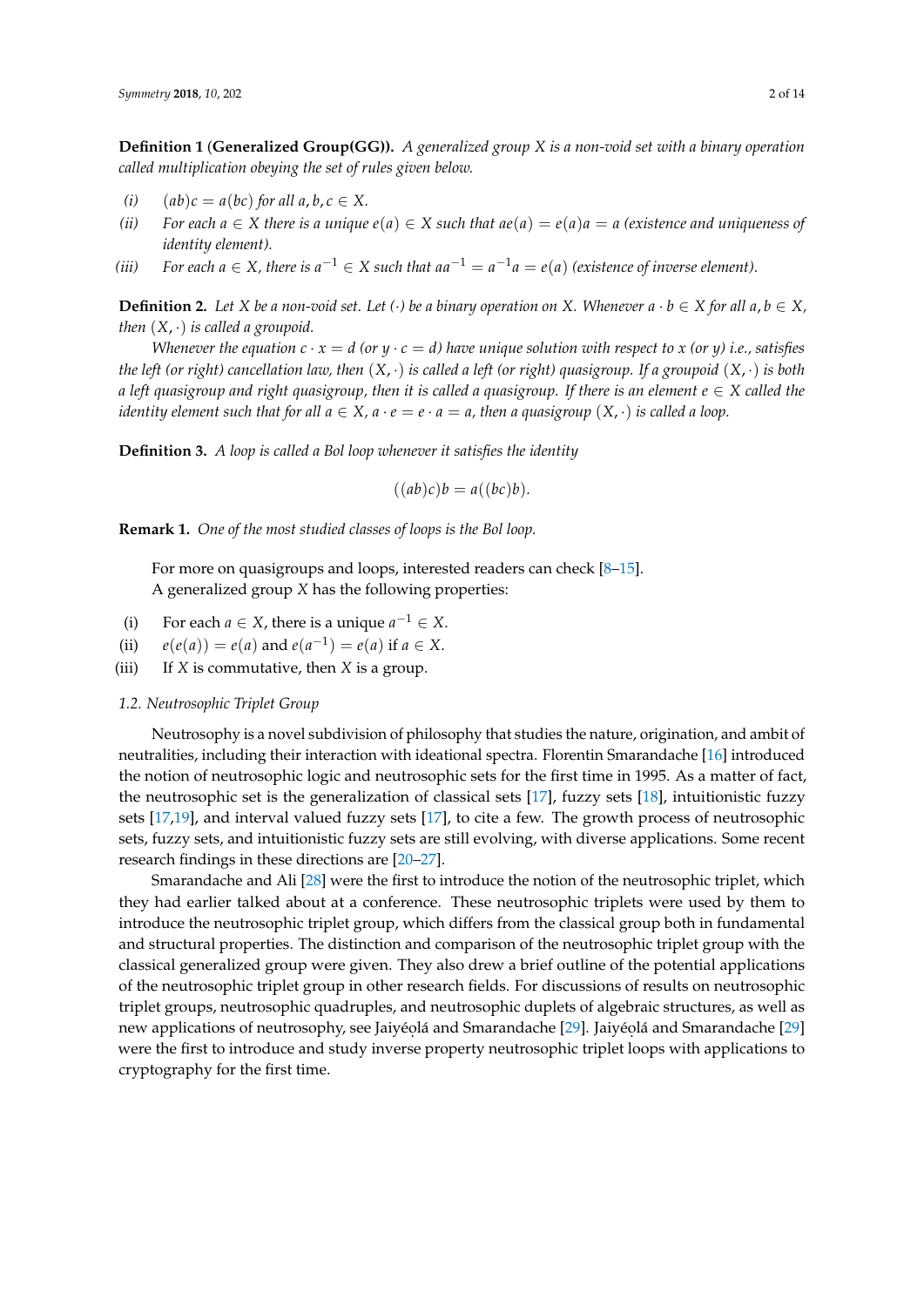**Definition 4** (**Neutrosophic Triplet Set-NTS**). Let *X* be a non-void set together with a binary operation  $\star$ *defined on it. Then X is called a neutrosophic triplet set if, for any a* ∈ *X, there is a neutral of 'a' denoted by neut*(*a*) (not necessarily the identity element) and an opposite of 'a' denoted by anti(*a*), with neut(*a*), anti(*a*)  $\in$ *X such that*

$$
a \star \text{neut}(a) = \text{neut}(a) \star a = a
$$
 and  $a \star \text{anti}(a) = \text{anti}(a) \star a = \text{neut}(a)$ .

*The elements a*, *neut*(*a*) *and anti*(*a*) *are together called neutrosophic triplet, and represented by*  $(a, \text{neut}(a), \text{anti}(a)).$ 

**Remark 2.** For an  $a \in X$ , each of neut(a) and anti(a) may not be unique. In a neutrosophic triplet set  $(X, \star)$ , *an element b* (or *c*) is the second (or third) component of a neutrosophic triplet if  $a, c \in X$  ( $a, b \in X$ ) such that  $a * b = b * a = a$  and  $a * c = c * a = b$ . Thus,  $(a, b, c)$  *is a neutrosophic triplet.* 

**Example 1** (**Smarandache and Ali [\[28\]](#page-13-3)**). *Consider* ( $\mathbb{Z}_6$ ,  $\times_6$ ) *such that*  $\mathbb{Z}_6 = \{0, 1, 2, 3, 4, 5\}$  *and*  $\times_6$  *is multiplication in modulo* 6*.* (2, 4, 2),(4, 4, 4)*, and* (0, 0, 0) *are neutrosophic triplets, but* 3 *will not give rise to a neutrosophic triplet.*

**Definition 5** (**Neutrosophic Triplet Group—NTG**). Let  $(X, \star)$  be a neutrosophic triplet set. Then  $(X, \star)$  is *referred to as a neutrosophic triplet group if*  $(X, \star)$  *is a semigroup. Furthermore, if*  $(X, \star)$  *obeys the commutativity law, then*  $(X, \star)$  *is referred to as a commutative neutrosophic triplet group.* 

*Let*  $(X, \star)$  *be a neutrosophic triplet group. Whenever neut*(*ab*) = *neut*(*a*)*neut*(*b*) *for all*  $a, b \in X$ , *then X is referred to as a normal neutrosophic triplet group.*

*Let*  $(X, \star)$  *be a neutrosophic triplet group and let*  $H \subseteq X$ . *H is referred to as a neutrosophic triplet subgroup* (NTSG) of *X* if  $(H, \star)$  is a neutrosophic triplet group. Whence, for any fixed  $a \in X$ , H is called *a-normal NTSG of X, written H*  $\stackrel{a}{\triangleleft}$  *X if ay anti*(*a*)  $\in$  *H for all y*  $\in$  *H.* 

**Remark 3.** An NTG is not necessarily a group. However, a group is an NTG where neut( $a$ ) =  $e$ , the general *identity element for all*  $a \in X$ *, and anti*(*a*) *is unique for each*  $a \in X$ .

**Example 2** (**Smarandache and Ali [\[28\]](#page-13-3)**). *Consider* ( $\mathbb{Z}_{10}$ ,  $\otimes$ ) *such that*  $c \otimes d = 3cd \mod 10$ . ( $\mathbb{Z}_{10}$ ,  $\otimes$ ) *is a commutative NTG but neither a GG nor a classical group.*

**Example 3** (**Smarandache and Ali** [\[28\]](#page-13-3)). *Consider* ( $\mathbb{Z}_{10}$ ,  $\star$ ) *such that*  $c \star d = 5c + d$  mod 10. ( $\mathbb{Z}_{10}$ ,  $\star$ ) *is a non-commutative NTG but not a classical group.*

**Definition 6** (**Neutrosophic Triplet Group Homomorphism**). Let  $f : X \rightarrow Y$  be a mapping such that X *and Y are two neutrosophic triplet groups. Then f is referred to as a neutrosophic triplet group homomorphism if*  $f(cd) = f(c)f(d)$  *for all c,*  $d \in X$ *. The kernel of f at a*  $\in X$  *is defined by* 

$$
\ker f_a = \{x \in X : f(x) = \text{neut}(f(a))\}.
$$

*The Kernel of f is defined by*

$$
\ker f = \bigcup_{a \in X} \ker f_a
$$

*such that*  $f_a = f|_{X_a}$ , where  $X_a = \{x \in X : \text{neut}(x) = \text{neut}(a)\}.$ 

**Remark 4.** *The definition of neutrosophic triplet group homomorphism above is more general than that in Smarandache and Ali* [\[28\]](#page-13-3)*.* In Theorem [5,](#page-5-0) it is shown that, for an NTG homomorphism  $f : X \to Y$ ,  $f(neut(a)) = neut(f(a))$  *and*  $f(anti(a)) = anti(f(a))$  *for all*  $a \in X$ .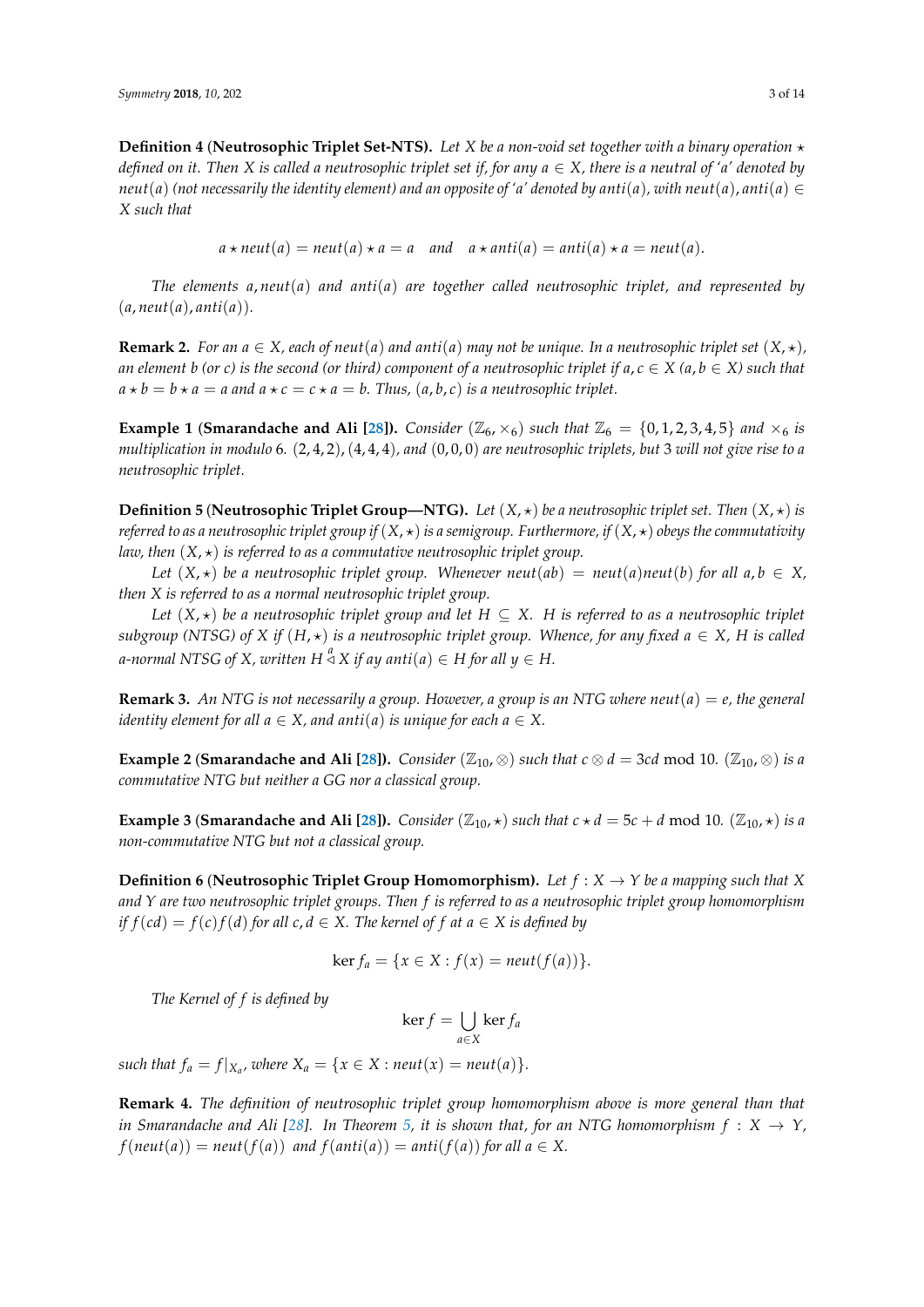The present work is a continuation of the study of a neutrosophic triplet group (NTG) and its applications, which was introduced by Smarandache and Ali [\[28\]](#page-13-3). Some results that are true in classical groups were investigated in NTG and will be proved to be either generally true in NTG or true in some classes of NTG. Some applications of the neutrosophic triplet set, and our results on NTG in relation to management and sports will be discussed.

The first section introduces GG and NTG and highlights existing results that are relevant to the present study. Section [2](#page-3-0) establishes new results on algebraic properties of NTGs and NTG homomorphisms, among which are Lagrange's Theorem and the first isomorphism theorem, and presents a method of the construction of Bol algebraic structures using an NTG. The third section describes applications of NTGs to human management and sports.

# <span id="page-3-0"></span>**2. Main Results**

We shall first establish the relationship among generalized groups, quasigroups, and loops with a neutrosophic triplet group assumed.

<span id="page-3-3"></span>**Lemma 1.** *Let X be a neutrosophic triplet group.*

- *1. X is a generalized group if it satisfies the left (or right) cancellation law or X is a left (or right) quasigroup.*
- *2. X* is a generalized group if and only if each element  $x \in X$  has a unique neut $(x) \in X$ .
- *3. Whenever X has the cancellation laws (or is a quasigroup), then X is a loop and group.*

**Proof.** 1. Let *x* have at least two neutral elements, say  $neut(x)$ ,  $neut(x)' \in X$ . Then  $xx = xx \Rightarrow$  $\overrightarrow{x}$ *x* anti $(x) \Rightarrow x$  neut $(x) = x$  neut $(x)'$  left quasigroup neut $(x) =$  neut $(x)'$ . Therefore, *X* is a generalized group. Similarly, *X* is a generalized group if it is has the right cancellation law or if it is a right quasigroup.

- 2. This follows by definition.
- 3. This is straightforward because every associative quasigroup is a loop and group.  $\Box$

#### *2.1. Algebraic Properties of Neutrosophic Triplet Group*

We now establish some new algebraic properties of NTGs.

**Theorem 1.** Let X be a neutrosophic triplet group. For any  $a \in X$ , anti $(anti(a)) = a$ .

**Proof.**  $anti(anti(a))$  anti $(a) = neut(anti(a)) = neut(a)$  by Theorem 1 ([\[29\]](#page-13-4)). After multiplying by a, we obtain

<span id="page-3-1"></span>
$$
[anti(anti(a))anti(a)]a = neut(a)a = a.
$$
 (1)

<span id="page-3-2"></span>*LHS* = *anti anti*(*a*) *anti*(*a*)*a* = *anti anti*(*a*) *neut*(*a*) = *anti anti*(*a*) *neut anti*(*a*) = *anti anti*(*a*) *neut anti anti*(*a*) = *anti anti*(*a*) . (2)

Hence, based on Equations [\(1\)](#page-3-1) and [\(2\)](#page-3-2),  $anti(anti(a)) = a$ .

**Theorem 2.** *Let X be a neutrosophic triplet group such that the left cancellation law is satisfied,* and  $neut(a) = neut(a\ anti(b))$  if and only if a anti $(b) = a$ . Then X is an idempotent neutrosophic triplet *group if and only if neut*(*a*)*anti*(*b*) = *anti*(*b*)*neut*(*a*)  $\forall$  *a*, *b*  $\in$  *X*.

**Proof.** neut(a)anti(b) = anti(b)neut(a)  $\Leftrightarrow$  (a neut(a))anti(b) = a anti(b)neut(a)  $\Leftrightarrow$  a anti(b) =  $a \; \textit{anti}(b) \textit{neut}(a) \Leftrightarrow \textit{neut}(a) = \textit{neut}(a \; \textit{anti}(b)) \Leftrightarrow a \; \textit{anti}(b) = a \Leftrightarrow a \; \textit{anti}(b)b = ab \Leftrightarrow a \; \textit{neut}(b) = b$  $ab \Leftrightarrow$  anti(a)a neut(b) = anti(a)ab  $\Leftrightarrow$  neut(a)neut(b) = neut(a)b  $\Leftrightarrow$  neut(b) = b  $\Leftrightarrow$  b = bb.  $\square$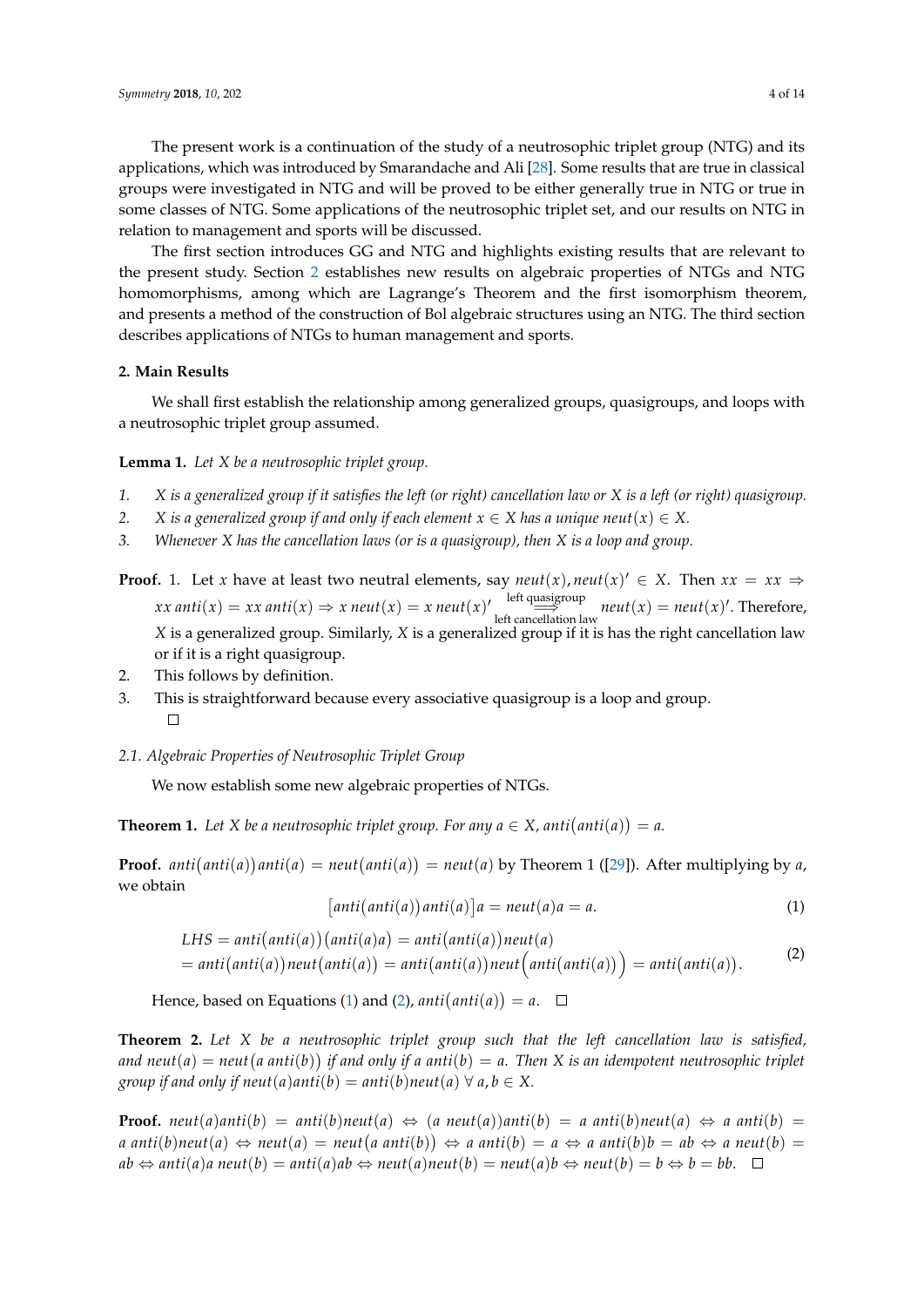<span id="page-4-3"></span>**Theorem 3.** Let *X* be a normal neutrosophic triplet group in which neut(*a*)anti(*b*) = anti(*b*)neut(*a*)  $\forall a, b \in X$ . *Then, anti*(*ab*) = *anti*(*b*)*anti*(*a*)  $\forall$  *a*, *b*  $\in$  *X*.

**Proof.** Since  $anti(ab)(ab) = neut(ab)$ , then by multiplying both sides of the equation on the right by *anti*(*b*)*anti*(*a*), we obtain

<span id="page-4-0"></span>
$$
[anti(ab)ab] anti(b) anti(a) = neutr(ab) anti(b) anti(a).
$$
\n(3)

Going by Theorem 1([\[29\]](#page-13-4)),

<span id="page-4-1"></span>
$$
[anti(ab)ab] anti(b) anti(a) = anti(ab)a(b) anti(b)) anti(a) = anti(ab)a(neut(b) anti(a))
$$
  
= anti(ab)(a anti(a))neut(b) = anti(ab)(neut(a) neut(b))  
= anti(ab)neut(ab) = anti(ab)neut(anti(ab)) = anti(ab). (4)

Using Equations  $(3)$  and  $(4)$ , we obtain

$$
[anti(ab)ab] anti(b) anti(a) = anti(ab) \Rightarrow
$$

$$
neut(ab) (anti(b) anti(a)) = anti(ab) \Rightarrow anti(ab) = anti(b) anti(a).
$$

 $\Box$ 

It is worth characterizing the neutrosophic triplet subgroup of a given neutrosophic triplet group to see how a new NTG can be obtained from existing NTGs.

<span id="page-4-2"></span>**Lemma 2.** *Let H be a non-void subset of a neutrosophic triplet group X. The following are equivalent.*

- *(i) H is a neutrosophic triplet subgroup of X.*
- *(ii)*  $For all a, b \in H, a anti(b) \in H.$
- (*iii*) *For all a,*  $b \in H$ *,*  $ab \in H$ *, and anti*(*a*)  $\in H$ .
- **Proof.** (i)  $\Rightarrow$  (ii) If *H* is an NTSG of *X* and *a*, *b*  $\in$  *H*, then *anti*(*b*)  $\in$  *H*. Therefore, by closure property,  $a \text{ anti}(b) \in H \ \forall \text{ } a, b \in H.$
- (ii)  $\Rightarrow$  (iii) If  $H \neq \emptyset$ , and  $a, b \in H$ , then we have b anti(b) = neut(b)  $\in H$ , neut(b)anti(b) = anti(b)  $\in H$ , and  $ab = a$  anti $(\text{anti}(b)) \in H$ , i.e.,  $ab \in H$ .

**(iii)**  $\Rightarrow$  **(i)** *H* ⊆ *X*, so *H* is associative since *X* is associative. Obviously, for any *a* ∈ *H*, *anti*(*a*) ∈ *H*. Let  $a \in H$ , then  $anti(a) \in H$ . Therefore,  $a \ anti(a) = anti(a)a = neut(a) \in H$ . Thus, H is an NTSG of *X*.

**Theorem 4.** *Let G and H be neutrosophic triplet groups. The direct product of G and H defined by*

$$
G \times H = \{(g, h) : g \in G \text{ and } h \in H\}
$$

*is a neutrosophic triplet group under the binary operation* ◦ *defined by*

$$
(g_1, h_1) \circ (g_2, h_2) = (g_1g_2, h_1h_2).
$$

**Proof.** This is simply done by checking the axioms of neutrosophic triplet group for the pair  $(G \times H, \circ)$ , in which case  $neut(g, h) = (neut(g), neut(h))$  and  $anti(g, h) = (anti(g), anti(h)).$ 

**Lemma 3.** *Let*  $\mathcal{H} = \{H_i\}_{i \in \Omega}$  *be a family of neutrosophic triplet subgroups of a neutrosophic triplet group X* such that  $\bigcap H_i \neq \emptyset$ . Then  $\bigcap H_i$  is a neutrosophic triplet subgroup of X. *i*∈Ω *i*∈Ω

 $\Box$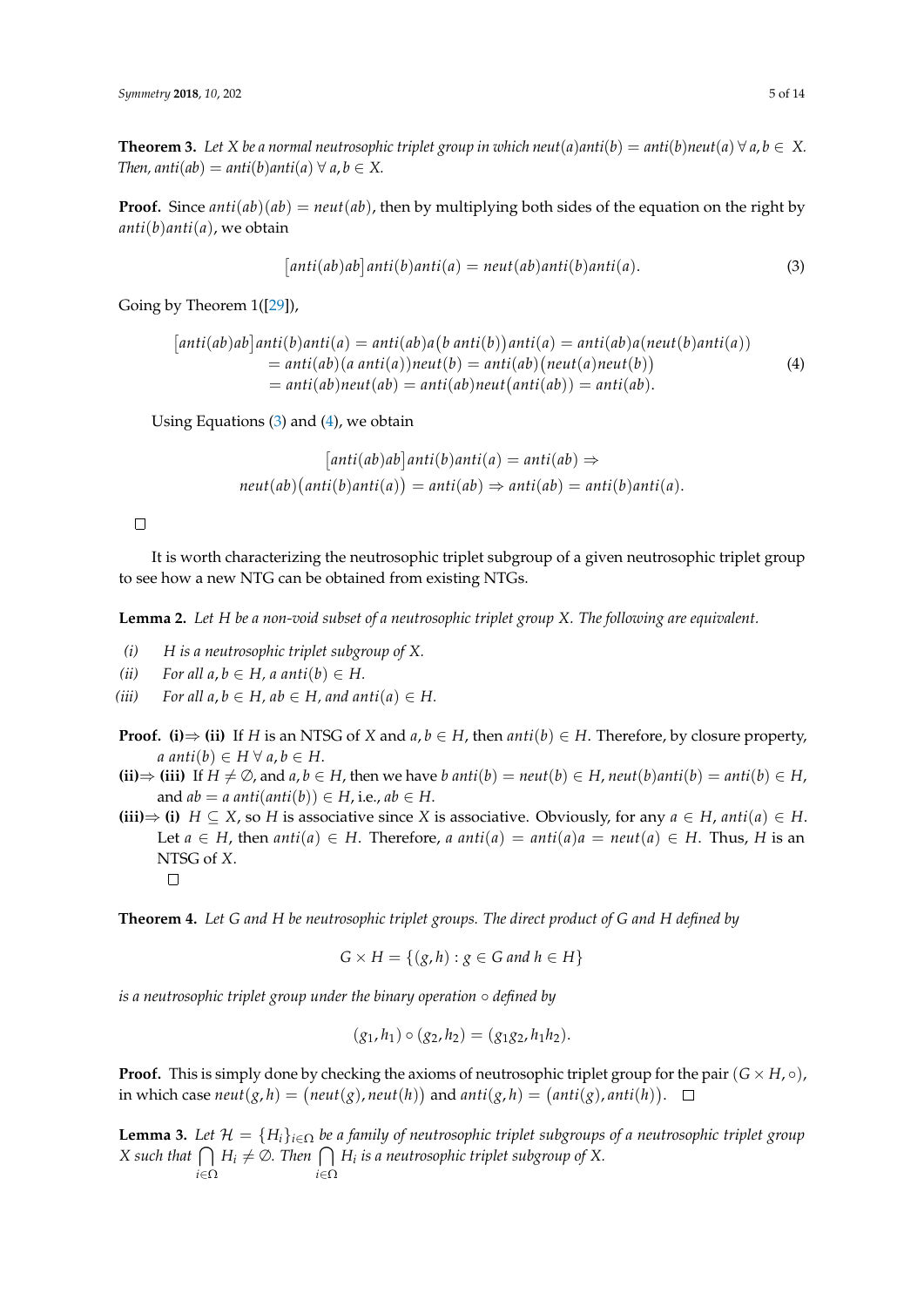**Proof.** This is a routine verification using Lemma [2.](#page-4-2)  $\Box$ 

## *2.2. Neutrosophic Triplet Group Homomorphism*

Let us now establish results on NTG homomorphisms, its kernels, and images, as well as a Lagrange-like formula and the First Isomorphism Theorem for NTGs.

<span id="page-5-0"></span>**Theorem 5.** Let  $f: X \to Y$  be a homomorphism where X and Y are two neutrosophic triplet groups.

- *1.*  $f(newt(a)) = neut(f(a))$  *for all*  $a \in X$ *.*
- 2.  $f(anti(a)) = anti(f(a))$  *for all a*  $\in$  *X*.
- *3. If H is a neutrosophic triplet subgroup of X, then f*(*H*) *is a neutrosophic triplet subgroup of Y.*
- *4.* If K is a neutrosophic triplet subgroup of Y, then  $\emptyset \neq f^{-1}(K)$  is a neutrosophic triplet subgroup of X.
- *5. If X* is a normal neutrosophic triplet group and the set  $X_f = \{(neut(a), f(a)) : a \in X\}$  *with the product*

 $(\textit{neut}(a), f(a))( \textit{neut}(b), f(b)) := (\textit{neut}(ab), f(ab)), \text{ then}$ 

*Xf is a neutrosophic triplet group.*

**Proof.** Since *f* is an homomorphism,  $f(ab) = f(a)f(b)$  for all  $a, b \in X$ .

- 1. Place  $b = \text{neut}(a)$  in  $f(ab) = f(a)f(b)$  to obtain  $f(a \text{ neut}(a)) = f(a)f(\text{neut}(a)) \Rightarrow f(a) = f(a)$ *f*(*a*)*f*(*neut*(*a*)). Additionally, place *b* = *neut*(*a*) in *f*(*ba*) = *f*(*b*)*f*(*a*) to obtain *f*(*neut*(*a*)*a*) =  $f(new(A))f(a) \Rightarrow f(a) = f(new(A))f(a)$ . Thus,  $f(new(A)) = neut(f(a))$  for all  $a \in X$ .
- 2. Place  $b = anti(a)$  in  $f(ab) = f(a)f(b)$  to obtain  $f(a \text{ anti}(a)) = f(a)f(anti(a)) \Rightarrow$  $f(newt(a)) = f(a)f(anti(a)) \Rightarrow neut(f(a)) = f(a)f(anti(a))$ . Additionally, place  $b = anti(a)$  $\inf f(ba) = f(b)f(a)$  to obtain  $f(anti(a)a) = f(anti(a))f(a) \Rightarrow f(neut(a)) = f(a)f(anti(a)) \Rightarrow$  $neut(f(a)) = f(anti(a)) f(a)$ . Thus,  $f(anti(a)) = anti(f(a))$  for all  $a \in X$ .
- 3. If *H* is an NTSG of *G*, then  $f(H) = \{f(h) \in Y : h \in H\}$ . We shall prove that  $f(H)$  is an NTSG of *Y* by Lemma [2.](#page-4-2) Since  $f(neut(a)) = neut(f(a)) \in f(H)$  for  $a \in H$ ,  $f(H) \neq \emptyset$ . Let  $a', b' \in f(H)$ . Then  $a' = f(a)$ and  $b' = f(b)$ . Thus, a' anti $(b') = f(a)$ anti $(f(b)) = f(a)f($ anti $(b)) = f(a$  anti $(b)) \in f(H)$ . Therefore, *f*(*H*) is an NTSG of *Y*.
- 4. If *K* is a neutrosophic triplet subgroup of *Y*, then  $\emptyset \neq f^{-1}(K) = \{a \in X : f(a) \in K\}$ . We shall prove that  $f(H)$  is an NTSG of  $Y$  by Lemma [2.](#page-4-2) Let  $a, b \in f^{-1}(K)$ . Then  $a', b' \in K$  such that  $a' = f(a)$  and  $b' = f(b)$ . Thus,  $a'$  anti $(b') =$  $f(a)$ anti $(f(b)) = f(a)f(anti(b)) = f(a \text{ anti}(b)) \in K \Rightarrow a \text{ anti}(b) \in f^{-1}(K)$ . Therefore,  $f^{-1}(K)$  is an NTSG of *X*.
- 5. Given the neutrosophic triplet group *X* and the set  $X_f = \{(neut(a), f(a)) : a \in X\}$  with the  $\text{product } (\textit{neut}(a), f(a))(\textit{neut}(b), f(b)) := (\textit{neut}(ab), f(ab)). \text{ } X_f \text{ is a groupoid.}$  $(new(a), f(a))(neut(b), f(b)) \cdot (neut(z), f(z)) = (neut(ab), f(ab))(neut(z), f(z)) =$ (*neut*(*abz*), *f*(*abz*))

 $= (neut(a), f(a))(neut(bz), f(bz)) = (neut(a), f(a)) \cdot (neut(b), f(b))(neut(z), f(z)).$ Therefore, *X<sup>f</sup>* is a semigroup.

For  $(newt(a), f(a)) \in X_f$ , let  $neut(newt(a), f(a)) = (neut(newt(a)), newt(f(a))).$  Then  $neut(new(a), f(a)) = (neut(a), (f(newt(a))) \in X_f$ . Additionally, let *anti*(*neut*(*a*),  $f(a)) =$  $\mathcal{L}(anti(neut(a)),anti(f(a)))$ . Then  $anti(neut(a), f(a)) = (neut(a), f(anti(a))) \in X_f$ .

Thus,  $(new(a), f(a))$ *neut*(*neut*(*a*),  $f(a)) = (neut(a), f(a))$ (*neut*(*a*),( $f(newt(a))$ ) =  $(\textit{neut}(a), f(a))(\textit{neut}(\textit{anti}(a)), (f(\textit{neut}(a)))$  =  $(\textit{neut}(a \quad \textit{anti}(a)), f(a \quad \textit{neut}(a)))$ =  $(\textit{neut}(\textit{neut}(a)), f(a \textit{neut}(a))) = (\textit{neut}(a), f(a)) \Rightarrow (\textit{neut}(a), f(a)) \textit{neut}(\textit{neut}(a), f(a)) =$  $(\textit{neut}(a), f(a))$  and similarly,  $\textit{neut}(\textit{neut}(a), f(a))(\textit{neut}(a), f(a)) = (\textit{neut}(a), f(a)).$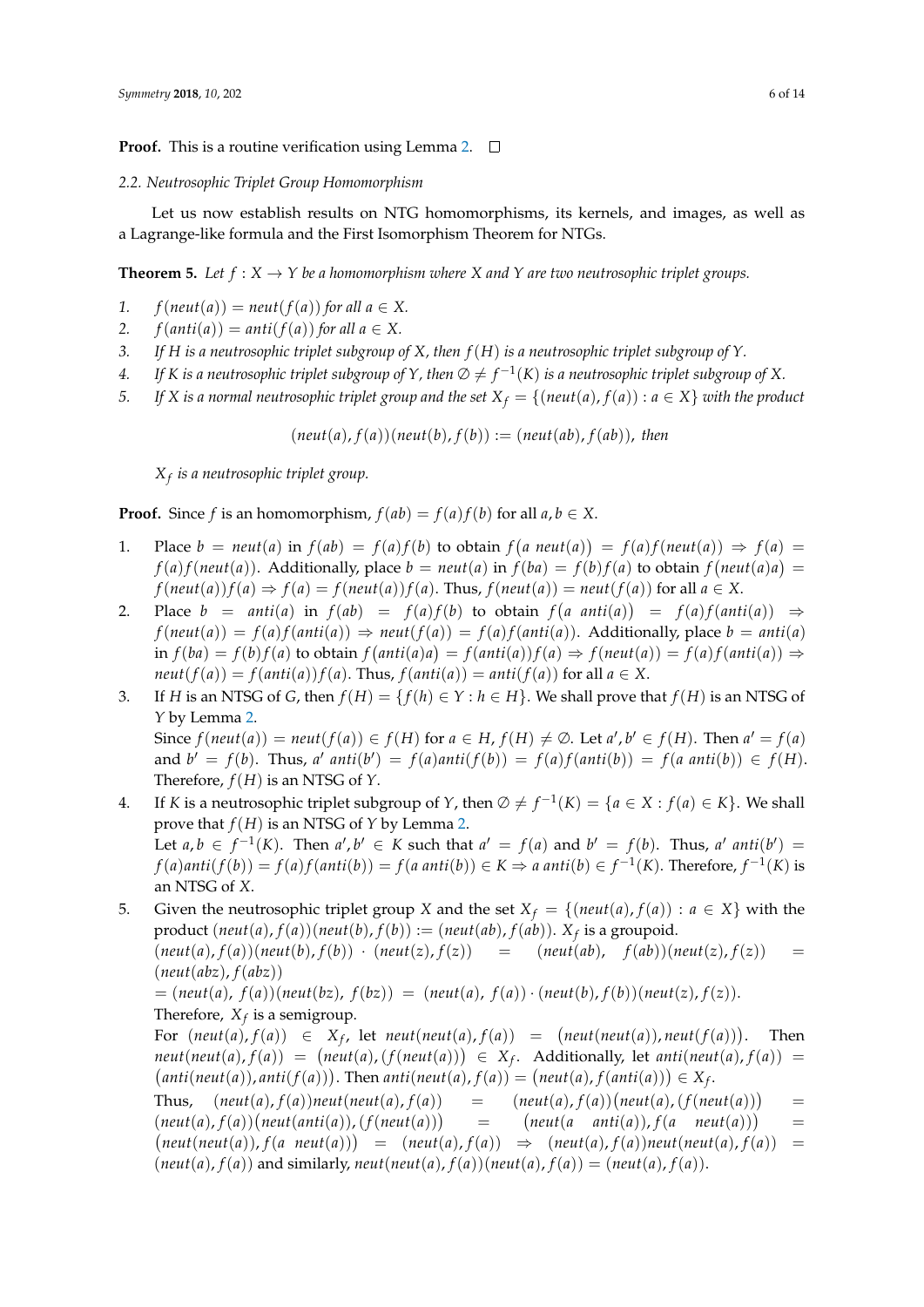On the other hand,  $(\textit{neut}(a), f(a))$ anti $(\textit{neut}(a), f(a)) = (\textit{neut}(a), f(a)) \cdot (\textit{neut}(a), f(\textit{anti}(a))) =$  $(\textit{neut}(a), f(a))$  ( $\textit{neut}(\textit{anti}(a)), (f(\textit{anti}(a)))$ )  $=$  $(neut(a \space anti(a)), f(a \space anti(a)))$ =  $(\textit{neut}(\textit{neut}(a)), f(\textit{neut}(a))) = (\textit{neut}(a), (f(\textit{neut}(a))) = \textit{neut}(\textit{neut}(a), f(a)) \Rightarrow (\textit{neut}(a), f(a))$  $anti(neut(a), f(a)) = neut(neut(a), f(a))$  and similarly,  $anti(neut(a), f(a)) \cdot (neut(a), f(a)) =$  $neut(new(a), f(a)).$ 

Therefore,  $X_f$  is a neutrosophic triplet group.

<span id="page-6-0"></span>**Theorem 6.** Let  $f: X \to Y$  be a neutrosophic triplet group homomorphism.

- 1. ker  $f_a \stackrel{a}{\triangleleft} X$ .
- 2.  $X_a \stackrel{a}{\triangleleft} X$ .

 $\Box$ 

- *3. X<sup>a</sup> is a normal neutrosophic triplet group.*
- *4.*  $antic(d) = anti(d)anti(c) \forall c, d \in X_a$ .
- *5.*  $X_a = \bigcup c \ker f_a$  *for all a*  $\in X$ *. c*∈*X<sup>a</sup>*
- 6. If X is finite,  $|X_a| = \sum_{c \in X_a} |c \ker f_a| = [X_a : \ker f_a]| \ker f_a|$  for all  $a \in X$  where  $[X_a : \ker f_a]$  is the *index of* ker *f<sup>a</sup> in Xa, i.e., the number of distinct left cosets of* ker *f<sup>a</sup> in Xa.*

$$
7. \qquad X = \bigcup_{a \in X} X_a.
$$

8. If X is finite, 
$$
|X| = \sum_{a \in X} [X_a : \ker f_a]| \ker f_a|
$$
.

- **Proof.** 1.  $f(neut(a)) = neut(f(a)) = neut(neut(f(a))) = neut(f(neut(a))) \Rightarrow neut(a) \in \text{ker } f_a \Rightarrow$  $ker f_a ≠ ∅$ . Let *c*, *d* ∈ ker *f<sub>a</sub>*, then *f*(*c*) = *f*(*d*) = *neut*(*f*(*a*)). We shall use Lemma [2.](#page-4-2)  $f(c \space anti(d)) = f(c)f(anti(d)) = f(c)anti(f(d)) = neut(f(a))anti(neut(f(a))) =$  $neut(f(a))neut(f(a)) = neut(f(a)) \Rightarrow c \text{ anti}(d) \in \text{ker } f_a.$ Thus, ker  $f_a$  is a neutrosophic triplet subgroup of *X*. For the *a*-normality, let  $d \in$ ker  $f_a$ , then  $f(d) = new(f(a))$ . Therefore,  $f(ad \ anti(a)) = f(a)f(d)f(anti(a)) =$  $f(a)$ neut $(f(a))$ anti $(f(a)) = f(a)$ anti $(f(a)) =$ neut $(f(a)) \Rightarrow$ ad anti $(a) \in \text{ker } f_a$  for all  $d \in \text{ker } f_a$ . Therefore, ker  $f_a \stackrel{a}{\triangleleft} X$ .
- 2.  $X_a = \{c \in X : neut(c) = neut(a)\}\$ .  $neut(new(a)) = neut(a) \Rightarrow neut(a) \in X_a$ . Therefore,  $X_a \neq \emptyset$ . Let  $c, d \in X_a$ . Then  $neut(c) = neut(a) = neut(d)$ .  $(cd)neut(a) = c(d \text{ } neut(a)) = c(d \text{ } neut(d)) = c(d \text{ } neut(b))$  $cd$ , and  $neut(a)(cd) = (neut(a)c)d = (neut(c)c)d = cd$ . Therefore,  $neut(cd) = neut(a)$ .  $neut(anti(c)) = anti(neut(c)) = anti(neut(a)) = neut(a) \Rightarrow anti(c) \in X_a$ . Thus,  $X_a$  is a neutrosophic triplet subgroup of *X*.  $neut(anti(a))$  =  $neut(a)$   $\Rightarrow$   $anti(a) \in X_a$ . Therefore, (*ac anti*(*a*))*neut*(*a*) =  $f(ac)(anti(a))neut(a)) = ac$  anti $(a)$ , and  $neut(a)(ac$  anti $(a)) = neut(a)a(c$  anti $(a)) = ac$  anti $(a)$ .

Thus,  $neut(ac \ anti(a)) = neut(a) \Rightarrow ac \ anti(a) \in X_a$ . Therefore,  $X_a \stackrel{a}{\triangle} X$ .

- 3. Let  $c, d \in X_a$ . Then  $neut(c) = neut(a) = neut(d)$ . Therefore,  $neut(cd) = neut(a) =$ *neut*(*a*)*neut*(*a*) = *neut*(*c*)*neut*(*d*). Thus,  $X_a$  is a normal NTG.
- 4. For all  $c, d \in X_a$ ,  $neut(c)anti(d) = neut(a)anti(d) = neut(d)anti(d) = anti(d) =$  $anti(d)neut(d) = anti(d)neut(a) = anti(d)$ . Therefore, based on Point 3 and Theorem [3,](#page-4-3)  $anti(cd) = anti(d)anti(c) \ \forall \ c, d \in X_a$ .
- 5. Define a relation  $\asymp$  on  $X_a$  as follows:  $c \asymp d$  if  $anti(c)d \in \text{ker } f_a$  for all  $c, d \in X_a$ .  $anti(c)c =$ *neut*(*c*) = *neut*(*a*) ⇒ *anti*(*c*)*c* ∈ ker *f<sub>a</sub>* ⇒ *c*  $\times$  *c*. Therefore,  $\times$  is reflexive.

 $c \times d \Rightarrow$  anti $(c)d \in \ker f_a \stackrel{\rm by 4.}{\Rightarrow}$  anti $(anti(c)d) \in \ker f_a \Rightarrow anti(d)c \in \ker f_a \Rightarrow d \times c$ . Therefore,  $\asymp$  is symmetric.

 $c \times d, d \times z \Rightarrow$  anti(c)d, anti(d)z  $\in$  ker  $f_a \Rightarrow$  anti(c)d anti(d)z = anti(c)neut(d)z = *anti*(*c*)*neut*(*a*)*z* = *anti*(*c*)*z*  $\in$  ker  $f_a \Rightarrow c \approx z$ . Therefore,  $\approx$  is transitive and  $\approx$  is an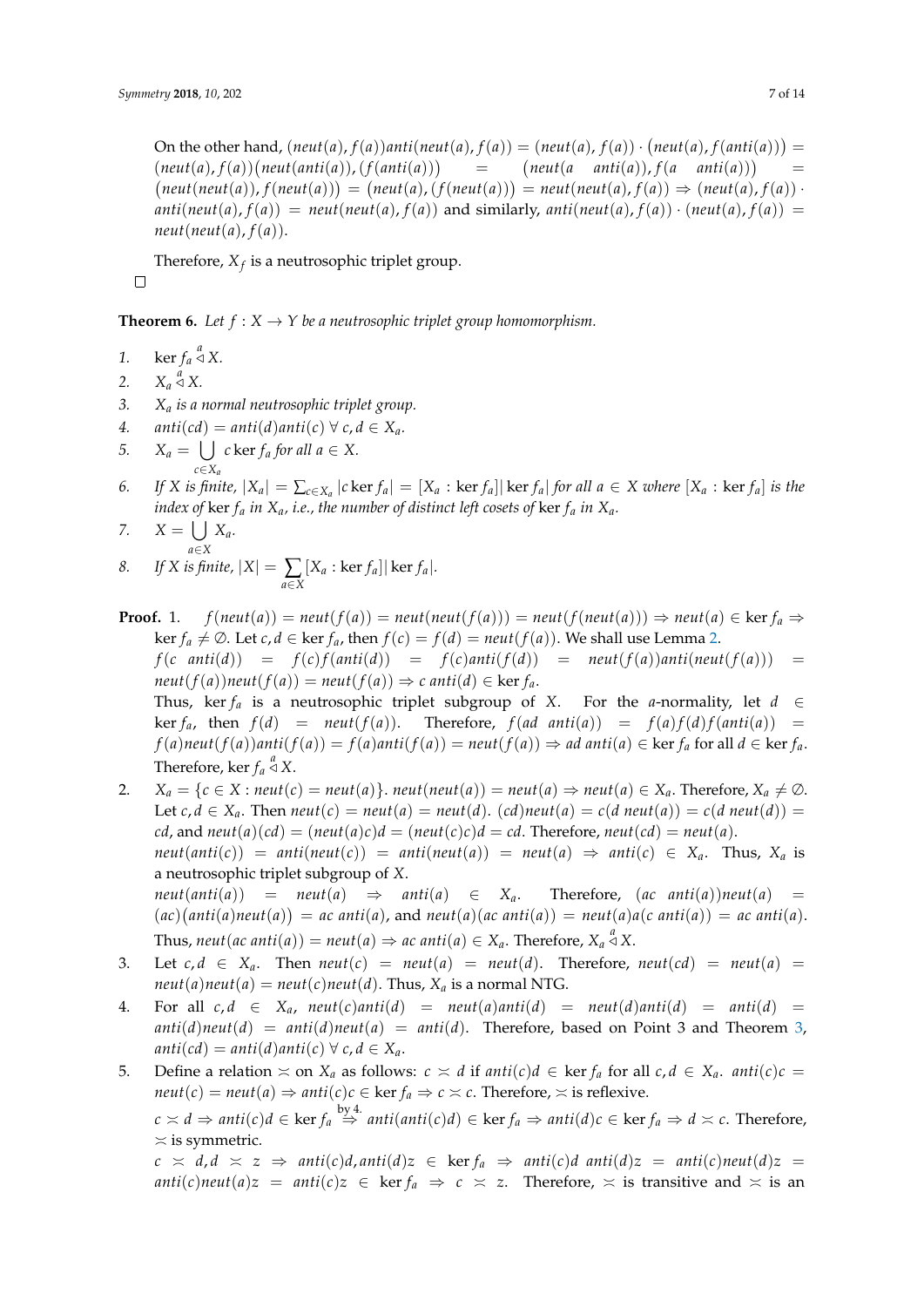equivalence relation.

The equivalence class  $[c]_{f_a} = \{d : \text{anti}(c)d \in \text{ker } f_a\} = \{d : \text{c anti}(c)d \in \text{c ker } f_a\} = \{d : \text{const}(c)d \in \text{c ker } f_a\} = \{d : \text{const}(c)d \in \text{c ker } f_a\} = \{d : \text{const}(c)d \in \text{c ker } f_a\} = \{d : \text{const}(c)d \in \text{c ker } f_a\} = \{d : \text{const}(c)d \in \text{c ker } f_a\} = \{d : \text{const}(c)d \in \text{c ker } f_a\}$  $neut(c)d \in c \ker f_a$  =  $\{d : neut(a)d \in c \ker f_a\}$  =  $\{d : d \in c \ker f_a\}$  =  $c \ker f_a$ . Therefore,  $X_a$ /  $\asymp = \{ [c]_{f_a} \}_{c \in X_a} = \{ c \ker f_a \}_{c \in X_a}$ . Thus,  $X_a = \bigcup c \ker f_a$  for all  $a \in X$ . *c*∈*X<sup>a</sup>*

- 6. If X is finite, then  $|\ker f_a| = |c \ker f_a|$  for all  $c \in X_a$ . Thus,  $|X_a| = \sum_{c \in X_a} |c \ker f_a| = [X_a :$  $\ker f_a$  for all  $a \in X$  where  $[X_a : \ker f_a]$  is the index of ker  $f_a$  in  $X_a$ , i.e., the number of distinct left cosets of ker *f<sup>a</sup>* in *Xa*.
- 7. Define a relation  $\sim$  on *X*: *c* ∼ *d* if *neut*(*c*) = *neut*(*d*). ∼ is an equivalence relation on *X*, so *X* /  $\sim$  = {*X<sub>c</sub>*}<sub>*c*∈*X*</sub> and, therefore, *X* = ∪ *X*<sub>*a*</sub>.
- *a*∈*X* 8. Hence, based on Point 7, if *X* is finite, then  $|X| = \sum_{a \in X} |X_a| = \sum_{a \in X}$  $[X_a : \ker f_a] | \ker f_a|.$  $\Box$

<span id="page-7-2"></span>**Theorem 7.** Let  $a \in X$  and  $f: X \to Y$  be a neutrosophic triplet group homomorphism. Then

- *1. f is a monomorphism if and only if*  $\ker f_a = \{neut(a)\}$  *for all a*  $\in$  *X;*
- 2. *the factor set X* /  $\ker f = \bigcup X_a$  /  $\ker f_a$  *is a neutrosophic triplet group (neutrosophic triplet factor group) a*∈*X under the operation defined by*

$$
c \ker f_a \cdot d \ker f_b = (cd) \ker f_{ab}.
$$

**Proof.** 1. Let ker  $f_a = \{neut(a)\}$  and let  $c, d \in X$ . If  $f(c) = f(d)$ , this implies that  $f(c \text{ anti}(d)) = f(d)$ *f*(*d*)*anti*(*f*(*d*)) = *f*(*d anti*(*f*(*d*))) ⇒ *f*(*c anti*(*d*)) = *neut*(*f*(*d*)) ⇒ *c anti*(*d*) ∈ ker *f*<sub>*d*</sub> ⇒

<span id="page-7-0"></span>
$$
c \tanti(d) = neut(d) = neut(anti(d)). \t(5)
$$

Similarly,  $f(\text{anti}(d)c) = \text{neut}(f(d)) \Rightarrow \text{anti}(d)c \in \text{ker } f_d \Rightarrow$ 

<span id="page-7-1"></span>
$$
anti(d)c = neutr(intid)).
$$
\n(6)

Using Equations [\(5\)](#page-7-0) and [\(6\)](#page-7-1),  $c = anti(anti(d)) = d$ . Therefore, f is a monomorphism.

Conversely, if *f* is mono, then  $f(d) = f(c) \Rightarrow d = c$ . Let  $k \in \text{ker } f_a$ ,  $a \in X$ . Then  $f(k) = \text{neut}(f(a)) = f(\text{neut}(a)) \Rightarrow k = \text{neut}(a)$ . Therefore, ker  $f_a = \{\text{neut}(a)\}\$ for all *a* ∈ *X*.

2. Let *c* ker  $f_a$ , *d* ker  $f_b$ , *z* ker  $f_c \in X/$  ker  $f = \bigcup_{a \in X} X_a$ / ker  $f_a$ .

Groupoid: Based on the multiplication *c* ker  $f_a \cdot d$  ker  $f_b = (cd)$  ker  $f_{ab}$ , the factor set *X*/ ker *f* is a groupoid.

Semigroup: c ker  $f_a \cdot d$  ker  $f_b$ )  $\cdot z$  ker  $f_c = (cdz)$  ker  $f_{abc} = c$  ker  $f_a(d \ker f_b \cdot z \ker f_c)$ .

Neutrality: Let  $neut(c \ker f_a) = neut(c) \ker f_{neut(a)}$ . Then  $c \ker f_a \cdot neut(c \ker f_a) = c \ker f_a \cdot$  $neut(c)$  ker  $f_{neut(a)} = (c \text{ } neut(c))$  ker  $f_{a \text{ } neut(a)} = c$  ker  $f_a$  and similarly,  $neut(c$  ker  $f_a)$ .  $c$  ker  $f_a = c$  ker  $f_a$ .

Opposite: Let  $anti(c \ker f_a) = anti(c) \ker f_{anti(a)}$ . Then  $c \ker f_a \cdot anti(c \ker f_a) = c \ker f_a$ .  $\int$ *anti*(*c*) ker  $f_{\text{anti}(a)} = (c \text{ anti}(c))$  ker  $f_{\text{a anti}(a)} = \text{neut}(c)$  ker  $f_{\text{neut}(a)}$ . . Similarly,  $\mathit{anti}(c \ker f_a)) \cdot c \ker f_a = \mathit{neut}(c) \ker f_{\mathit{neut}(a)}$ .

∴  $(X/\ker f, \cdot)$  is an NTG.

$$
\Box
$$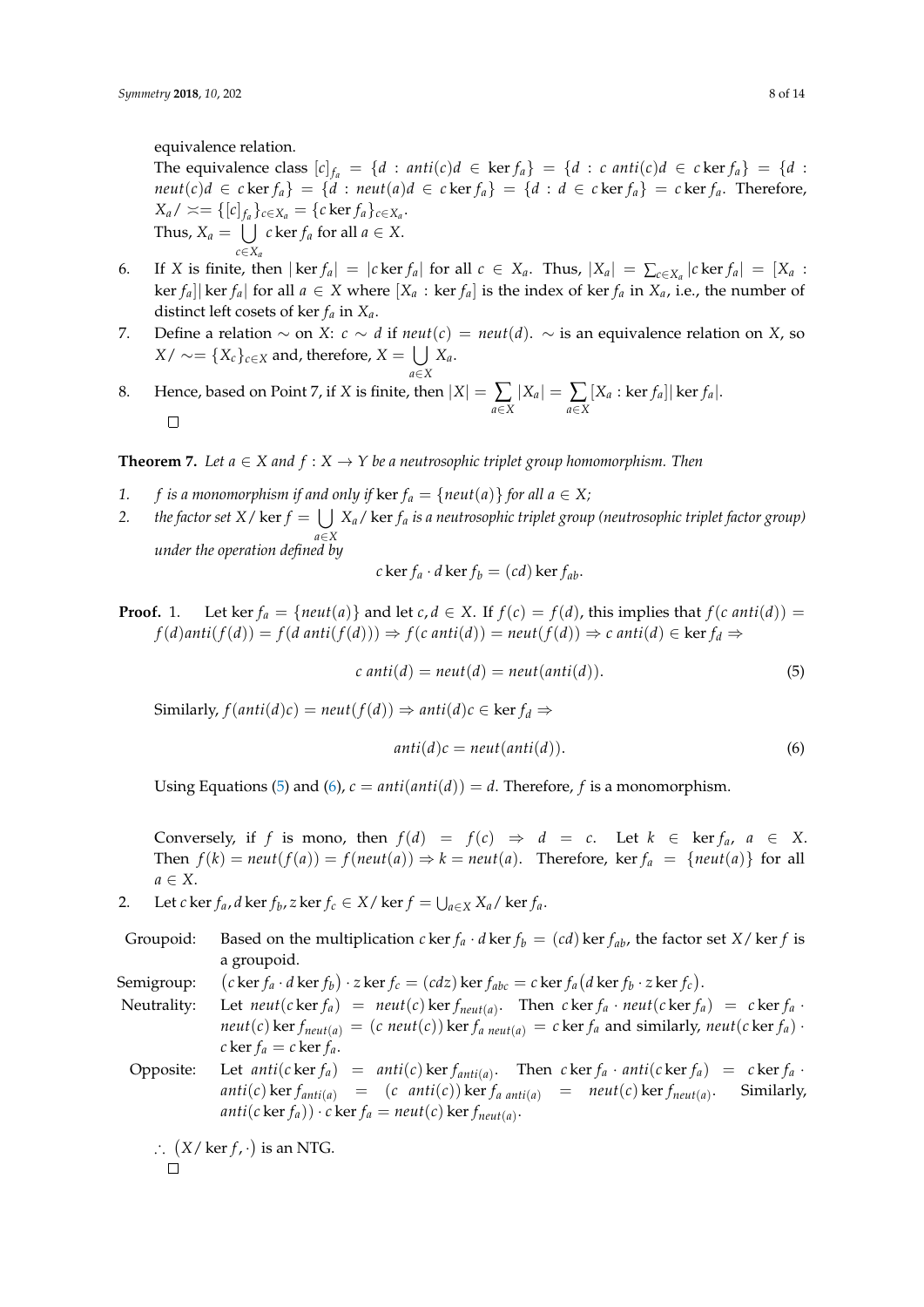**Theorem 8.** Let  $\phi$  :  $X \to Y$  be a neutrosophic triplet group homomorphism. Then  $X/\text{ker } \phi \cong \text{Im } \phi$ .

**Proof.** Based on Theorem [6\(](#page-6-0)7),  $X = \bigcup X_a$ . Similarly, define a relation  $\approx$  on  $\phi(X) = \text{Im }\phi$ :  $\phi(c) \approx \phi(d)$ *a*∈*X* if  $neut(\phi(c)) = neut(\phi(d))$ .  $\approx$  is an equivalence relation on  $\phi(X)$ , so  $\phi(X)/ \approx = {\phi(X_c)}_{c \in X}$  and Im  $\phi = \bigcup \phi(X_c)$ . It should be noted that  $X_a \stackrel{a}{\triangle} X$  in Theorem [6\(](#page-6-0)2). *c*∈*X*

Let  $\bar{\phi}_a$ :  $X_a$  / ker  $\phi_a \to \phi(X_a)$  given by  $\bar{\phi}_a(c \ker \phi_a) = \phi(c)$ . It should be noted that, by Theorem [6\(](#page-6-0)1), ker  $\phi_a$   $\stackrel{a}{\triangle}$  X. Therefore, cker  $\phi_a = d$  ker  $\phi_a \Rightarrow$  anti $(d)c$  ker  $\phi_a =$  anti $(d)d$  ker  $\phi_a =$  neut $(d)$  ker  $\phi_a =$  $\ker \phi_a \Rightarrow$  anti(d)c  $\ker \phi_a = \ker \phi_a \Rightarrow \phi(\text{anti}(d)c) = \text{neut}(\phi(a)) \Rightarrow$  anti( $\phi(d))\phi(c) = \text{neut}(\phi(a)) \Rightarrow$  $\phi(d)$ anti $(\phi(d))\phi(c) = \phi(d)$ neut $(\phi(a)) \Rightarrow$ neut $(\phi(d))\phi(c) = \phi(d)$ neut $(\phi(a)) \Rightarrow \phi(n$ eut $(d))\phi(c) =$  $\phi(d)\phi(neut(a)) \Rightarrow \phi(neut(d) c)) = \phi(dneut(a)) \Rightarrow \phi(neut(a) c)) = \phi(dneut(a)) \Rightarrow \phi(neut(c) c)) =$  $\phi$ (*d* neut(*c*))  $\Rightarrow$   $\phi$ (*c*)  $= \phi$ (*d*)  $\Rightarrow$   $\bar{\phi}_a$ (*c* ker  $\phi_a$ )  $= \bar{\phi}_a$ (*d* ker  $\phi_a$ ). Thus,  $\bar{\phi}_a$  is well defined.

 $\bar{\phi}_a(c\ker \phi_a) = \bar{\phi}_a(d\ker \phi_a) \Rightarrow \phi(c) = \phi(d) \Rightarrow anti(\phi(d))\phi(c) = anti(\phi(d))\phi(d) = neutr(\phi(d)) \Rightarrow$  $\phi(\text{anti}(d))\phi(c) = \text{neut}(\phi(d)) = \phi(\text{neut}(d)) = \phi(\text{neut}(a)) = \text{neut}(\phi(a)) \Rightarrow \phi(\text{anti}(d) c) =$  $neut(\phi(a)) \Rightarrow anti(d)$   $c \in \text{ker } \phi_a \Rightarrow d$  anti $(d)$   $c \in d \text{ker } \phi_a \Rightarrow neut(d)$   $c \in d \text{ker } \phi_a \Rightarrow neut(a)$   $c \in d$ d ker  $\phi_a\Rightarrow c\in d$  ker  $\phi_a\stackrel{\rm Theorem~6(1)}=\Rightarrow c$  $\phi_a\stackrel{\rm Theorem~6(1)}=\Rightarrow c$  $\phi_a\stackrel{\rm Theorem~6(1)}=\Rightarrow c$  ker  $\phi_a=d$  ker  $\phi_a.$  This means that  $\bar\phi_a$  is 1-1.  $\bar\phi_a$  is obviously onto. Thus,  $\bar{\phi}_a$  is bijective.

Now, based on the above and Theorem [7\(](#page-7-2)2), we have a bijection

$$
\Phi = \bigcup_{a \in X} \bar{\phi}_a : X / \ker \phi = \bigcup_{a \in X} X_a / \ker \phi_a \to \text{Im } \phi = \phi(X) = \bigcup_{a \in X} \phi(X_a)
$$

defined by  $\Phi(c \ker \phi_a) = \phi(c)$ . Thus, if *c* ker  $\phi_a$ , *d* ker  $\phi_b \in X$ / ker  $\phi$ , then

$$
\Phi(c \ker \phi_a \cdot d \ker \phi_b) = \Phi(cd \ker \phi_a b) = \phi(cd) = \phi(c)\phi(d) = \Phi(c \ker \phi_a)\Phi(d \ker \phi_b).
$$

∴  $X/\ker \phi \cong \text{Im } \phi$ . □

## *2.3. Construction of Bol Algebraic Structures*

We now present a method of constructing Bol algebraic structures using an NTG.

<span id="page-8-0"></span>**Theorem 9.** Let *X* be a non-abelian neutrosophic triplet group and let  $A = X_a \times X$  for any fixed  $a \in X$ . *For*  $(h_1, g_1)$ ,  $(h_2, g_2) \in A$ , *define*  $\circ$  *on A as follows:* 

$$
(h_1, g_1) \circ (h_2, g_2) = (h_1 h_2, h_2 g_1 \text{ anti}(h_2) g_2).
$$

*Then* (*A*, ◦) *is a Bol groupoid.* 

**Proof.** Let  $a, b, c \in A$ . By checking, it is true that  $a \circ (b \circ c) \neq (a \circ b) \circ c$ . Therefore,  $(A, \circ)$  is non-associative. *X<sup>a</sup>* is a normal neutrosophic triplet group by Theorem [6\(](#page-6-0)3). *A* is a groupoid.

Let us now verify the Bol identity:

$$
((a \circ b) \circ c) \circ b = a \circ ((b \circ c) \circ b)
$$

LHS = 
$$
((a \circ b) \circ c) \circ b = (h_1h_2h_3h_2, h_2h_3h_2g_1 \text{ anti}(h_2)g_2 \text{ anti}(h_3)g_3 \text{ anti}(h_2)g_2).
$$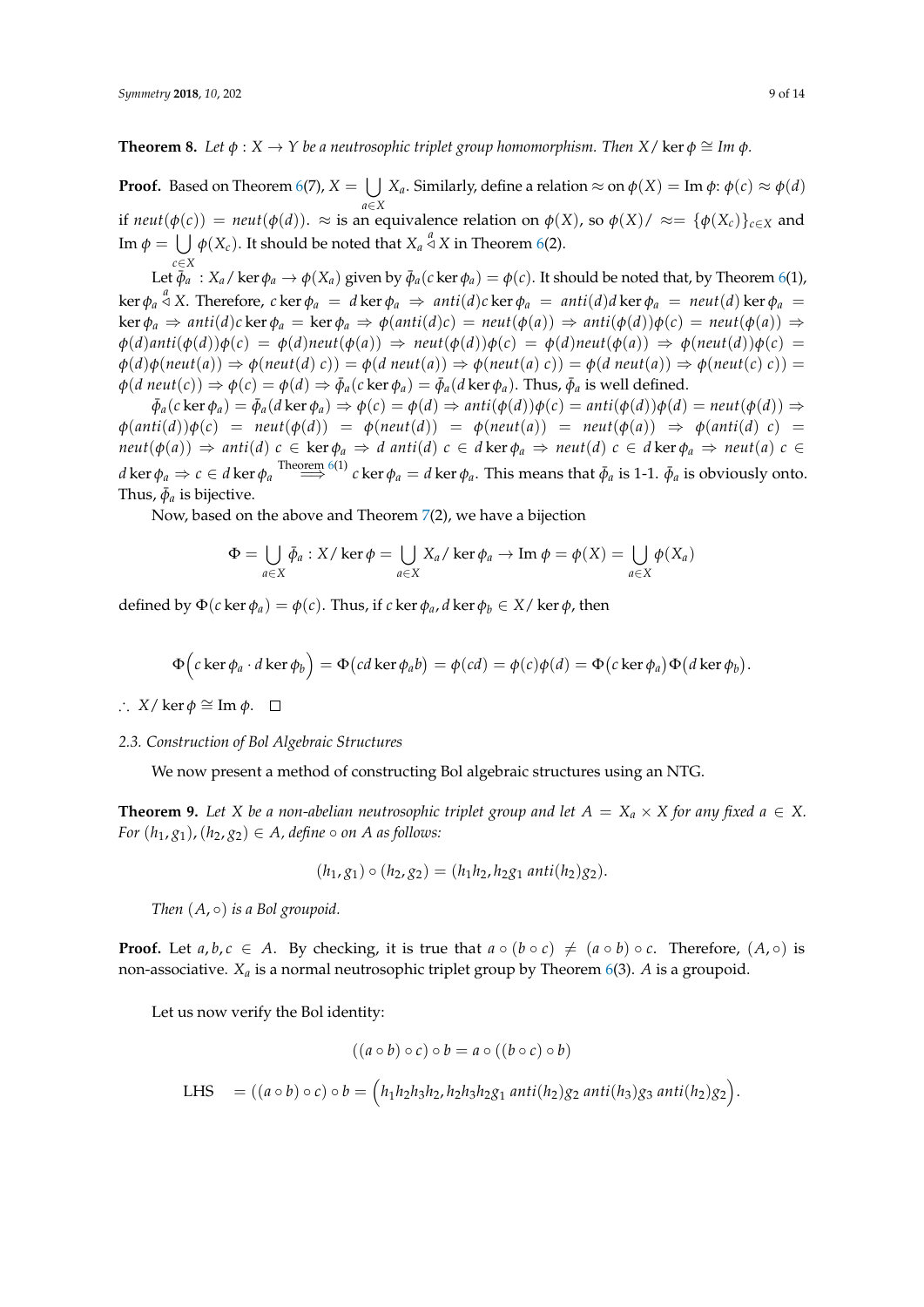Following Theorem [6\(](#page-6-0)4),

RHS = 
$$
a \circ ((b \circ c) \circ b)
$$
 =  
\n $(h_1h_2h_3h_2, h_2h_3h_2g_1 \text{ anti}(h_2h_3h_2)h_2h_3g_2 \text{ anti}(h_3)g_3 \text{ anti}(h_2)g_2)$  =  
\n $(h_1h_2h_3h_2, h_2h_3h_2g_1 \text{ anti}(h_2)(\text{anti}(h_3) \text{ anti}(h_2)h_2h_3)g_2 \text{ anti}(h_3)g_3 \text{ anti}(h_2)g_2)$  =  
\n $(h_1h_2h_3h_2, h_2h_3h_2g_1 \text{ anti}(h_2)(\text{anti}(h_3) \text{ neut}(h_2)h_3)g_2 \text{ anti}(h_3)g_3 \text{ anti}(h_2)g_2)$  =  
\n $(h_1h_2h_3h_2, h_2h_3h_2g_1 \text{ anti}(h_2)(\text{anti}(h_3) \text{ neut}(a)h_3)g_2 \text{ anti}(h_3)g_3 \text{ anti}(h_2)g_2)$  =  
\n $(h_1h_2h_3h_2, h_2h_3h_2g_1 \text{ anti}(h_2) \text{anti}(h_3)h_3g_2 \text{ anti}(h_3)g_3 \text{ anti}(h_2)g_2)$  =  
\n $(h_1h_2h_3h_2, h_2h_3h_2g_1 \text{ anti}(h_2) \text{neut}(h_3)g_2 \text{ anti}(h_3)g_3 \text{ anti}(h_2)g_2)$  =  
\n $(h_1h_2h_3h_2, h_2h_3h_2g_1 \text{ anti}(h_2) \text{neut}(a)g_2 \text{ anti}(h_3)g_3 \text{ anti}(h_2)g_2)$  =  
\n $(h_1h_2h_3h_2, h_2h_3h_2g_1 \text{ anti}(h_2) \text{geant}(h_3)g_3 \text{ anti}(h_2)g_2)$ .

Therefore, LHS = RHS. Hence,  $(A, \circ)$  is a Bol groupoid.  $\square$ 

<span id="page-9-0"></span>**Corollary 1.** Let H be a subgroup of a non-abelian neutrosophic triplet group X, and let  $A = H \times X$ . *For*  $(h_1, g_1)$ ,  $(h_2, g_2) \in A$ , *define*  $\circ$  *on A as follows:* 

$$
(h_1, g_1) \circ (h_2, g_2) = (h_1 h_2, h_2 g_1 \text{ anti}(h_2) g_2).
$$

*Then* (*A*, ◦) *is a Bol groupoid*.

**Proof.** A subgroup *H* is a normal neutrosophic triplet group. The rest of the claim follows from Theorem [9.](#page-8-0)  $\square$ 

**Corollary 2.** *Let H be a neutrosophic triplet subgroup (which obeys the cancellation law) of a non-abelian neutrosophic triplet group X, and let*  $A = H \times X$ . For  $(h_1, g_1)$ ,  $(h_2, g_2) \in A$ , define  $\circ$  on A as follows:

$$
(h_1, g_1) \circ (h_2, g_2) = (h_1 h_2, h_2 g_1 \text{ anti}(h_2) g_2).
$$

*Then* (*A*, ◦) *is a Bol groupoid*.

**Proof.** By Theorem [1\(](#page-3-3)3), *H* is a subgroup of *X*. Hence, following Corollary [1,](#page-9-0)  $(A, \circ)$  is a Bol groupoid.  $\Box$ 

**Corollary 3.** *Let H be a neutrosophic triplet subgroup of a non-abelian neutrosophic triplet group X that has the cancellation law and let*  $A = H \times X$ . For  $(h_1, g_1)$ ,  $(h_2, g_2) \in A$ , define  $\circ$  on A as follows:

$$
(h_1, g_1) \circ (h_2, g_2) = (h_1 h_2, h_2 g_1 \text{ anti}(h_2) g_2).
$$

*Then*  $(A, \circ)$  *is a Bol loop.* 

**Proof.** By Theorem [1\(](#page-3-3)3), *X* is a non-abelian group and *H* is a subgroup of *X*. Hence,  $(A, \circ)$  is a loop and a Bol loop by Theorem [9.](#page-8-0)  $\Box$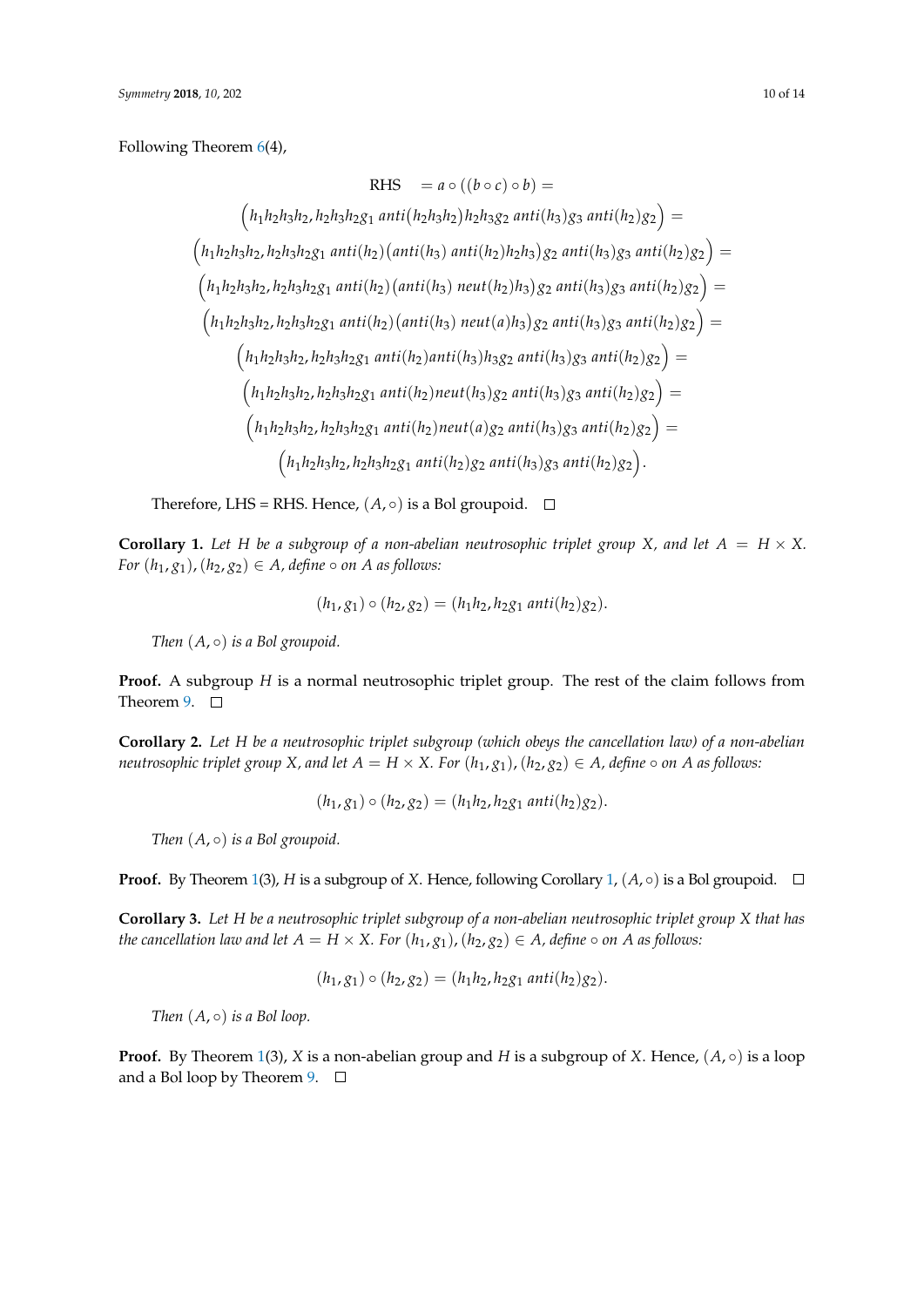## **3. Applications in Management and Sports**

#### *3.1. One-Way Management and Division of Labor*

Consider a company or work place consisting of a set of people *X* with |*X*| number of people. A working unit or subgroup with a leader '*a*' is denoted by *Xa*.

*neut*(*x*) for any  $x \in X$  represents a co-worker (or co-workers) who has (have) a good (non-critical) working relationship with *x*, while *anti*(*x*) represents a co-worker (or co-workers) whom *x* considers as his/her personal critic(s) at work.

Hence, *X<sup>a</sup>* can be said to include both critics and non-critics of each worker *x*. It should be noted that in  $X_a$ ,  $neut(a) = neut(x)$  for all  $x \in X_a$ . This means that every worker in  $X_a$  has a good relationship with the leader '*a*'.

<span id="page-10-0"></span>Thus, by Theorem  $6(7)$  $6(7)$ — $X = \cup$ *a*∈*X X*<sup>*a*</sup> and  $|X| = \sum_{a \in X} |X_a|$ —the company or work place *X* can be said to have a good division of labor for effective performance and maximum output based on the composition of its various units (*Xa*). See Figure [1.](#page-10-0)



**Figure 1.** One-way management and division of labor.

#### *3.2. Two-Way Management Division of Labor*

Consider a company or work place consisting of a set of people *X* with |*X*| number of people at a location *A* and another company or work place consisting of people *Y* with |*Y*| number of people at another location *B*. Assume that both companies are owned by the same person *f*. Hence,  $f : X \to Y$ can be considered as a movement (transfer) or working interaction between workers at *A* and at *B*. The fact that *f* is a neutrosophic triplet group homomorphism indicates that the working interaction between *X* and *Y* is preserved.

Let '*a*' be a unit leader at *A* whose work correlates to another leader  $f(a)$  at *B*. Then *Ker f<sup>a</sup>* represents the set of workers *x* in a unit at *A* under the leadership of '*a*' such that there are other, corresponding workers  $f(x)$  at *B* under the leadership of  $f(a)$ . Here,  $f(x) = \text{neut}(f(a))$  means that workers  $f(x)$  at *B* under the leadership of  $f(a)$  are loyal and in a good working relationship. The mapping *f<sup>a</sup>* shows that the operation of a subgroup leader (the operation is denoted by '*a*') is subject to the modus operandi of the owner of the two companies, where the owner is denoted by *f* .

The final formula  $|X| = \sum [X_a : \ker f_a]|ker f_a|$  in Theorem [6\(](#page-6-0)8) shows that the overall performance *x*∈*X* of the set of people *X* is determined by how the unit leaders '*a*' at *A* properly harmonize with the unit leaders at *B* in the effective administration of ker  $f_a$  and  $X_a$  (Figure [2\)](#page-11-0).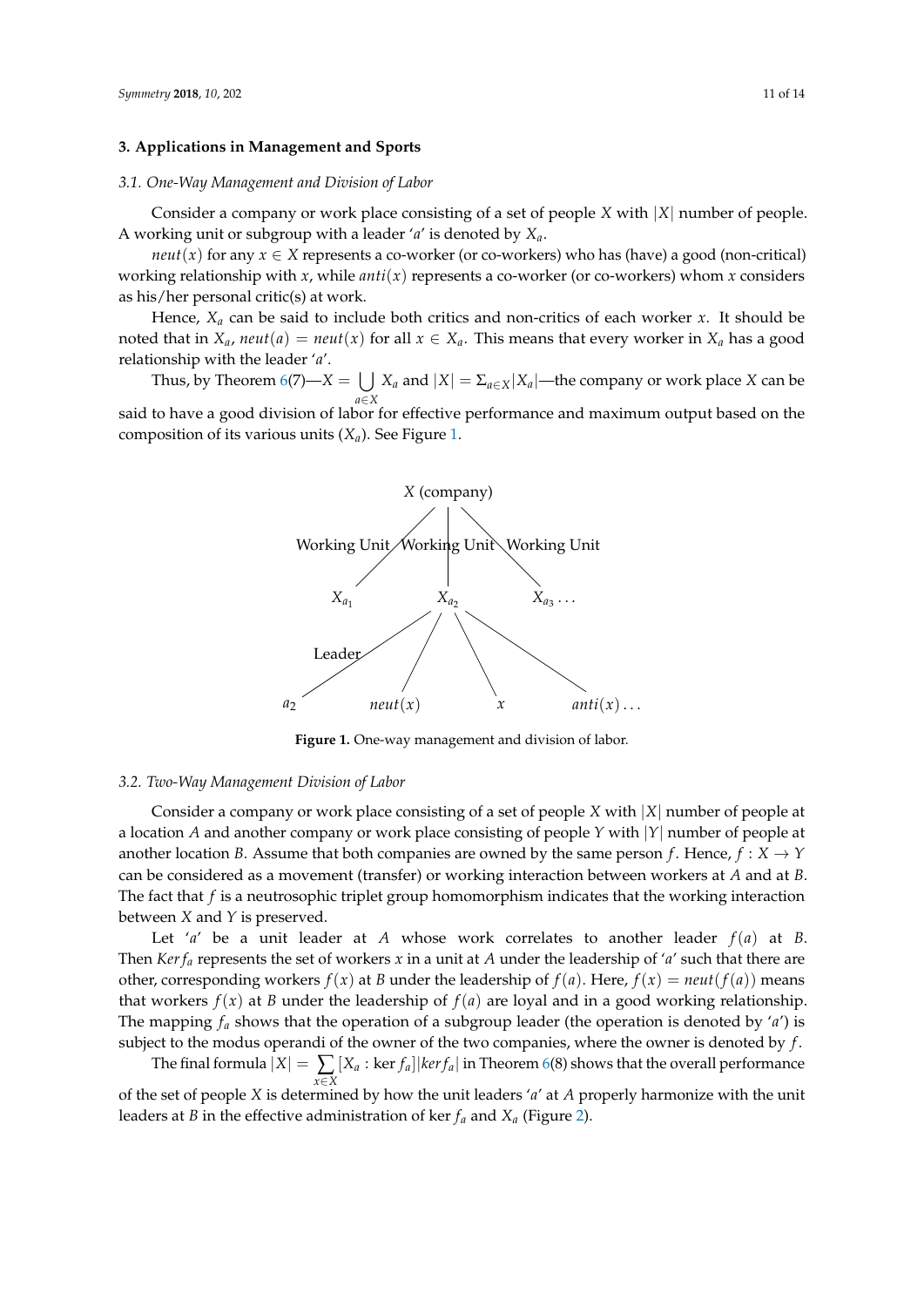<span id="page-11-0"></span>

**Figure 2.** Two-way management division of labor.

#### *3.3. Sports*

In the composition of a team, a coach can take *X<sup>a</sup>* as the set of players who play in a particular department (e.g., forward, middle field, or defence), where *a* is the leader of that department. Let *neut*(*x*) represent player(s) whose performance is the same as that of player *x*, and let *anti*(*x*) represent player(s) that can perform better than player *x*. It should be noted that the condition *neut*(*x*) = *neut*(*a*) for all  $x \in X_a$  means that the department  $X_a$  has player(s) who are equal in performance; i.e., those whose performance are equal to that of the departmental leader *a*. Hence, a neutrosophic triplet  $(x, neut(x), anti(x))$  is a triple from which a coach can make a choice of his/her starting player and make a substitution. The neutrosophic triplet can also help a coach to make the best alternative choice when injuries arise. For instance, in the goal keeping department (for soccer/football), three goal keepers often make up the team for any international competition. Imagine an incomplete triplet  $(x, neut(x), ?)$ , i.e., no player is found to be better than  $x$ , which reduces to a duplet.

 $X_a$  can also be used for grouping teams in competitions in the preliminaries. If  $x = team$ , then *anti*(*x*) = *teams* that can beat *x* and *neut*(*x*) = *teams* that can play draw with *x*. Therefore, neutrosophic triplet  $(x, neut(x), anti(x))$  is a triplet with which competition organizers can draw teams into groups for a balanced competition. The Fédération Internationale de Football Association (FIFA) often uses this template in drawing national teams into groups for its competitions. Club teams from various national leagues, to qualify for continental competitions (e.g., Union of European Football Associations (UEFA) Champions League and Confederation of African Football (CAF) Champions League), have to be among the five. This implies the application of duplets, triplets, quadruples, etc. (Figure [3\)](#page-12-12).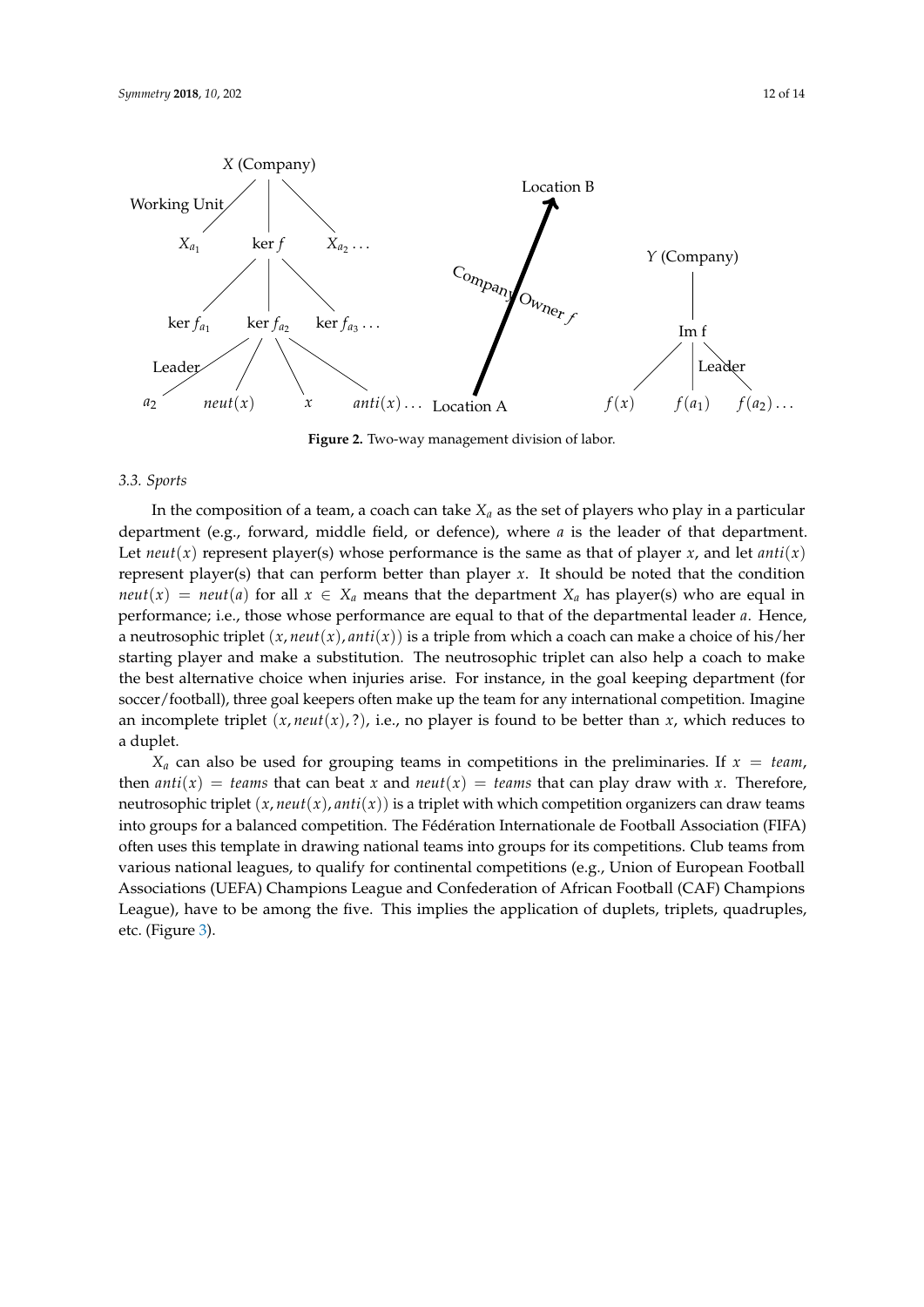<span id="page-12-12"></span>

**Figure 3.** Sports.

**Author Contributions:** T.G.J. established new properties of neutrosophic triplet groups. He further presented applications of the neutrosophic triplet sets and groups to management and sports. F.S. cointroduced the neutrosophic triplet set and group, as well as their properties. He confirmed the relevance of the neutrosophic duplet and the quadruple in the applications of neutrosophic triplet set.

**Conflicts of Interest:** The authors declare no conflict of interest.

#### **References**

- <span id="page-12-0"></span>1. Araujo, J.; Konieczny, J. Molaei's Generalized Groups are Completely Simple Semigroups. *Bul. Inst. Polytech. Jassy Sect. I Mat. Mec. Teor. Fiz.* **2002**, *48*, 1–5.
- <span id="page-12-1"></span>2. Adeniran, J.O.; Akinmoyewa, J.T.; Solarin, A.R.T.; Jaiyeola, T.G. On some algebraic properties of generalized groups. *Acta Math. Acad. Paedagog. Nyhazi.* **2011**, *27*, 23–30.
- <span id="page-12-2"></span>3. Agboola, A.A.A. Smooth generalized groups. *J. Niger. Math. Soc.* **2004**, *23*, 6–76.
- <span id="page-12-3"></span>4. Agboola, A.A.A. Smooth generalized subgroups and homomorphisms. *Adv. Stud. Contemp. Math.* **2004**, *9*, 183–193.
- <span id="page-12-4"></span>5. Molaei, M.R. Topological generalized groups. *Int. J. Appl. Math.* **2000**, *2*, 1055–1060.
- <span id="page-12-5"></span>6. Molaei, M.R.; Tahmoresi, A. Connected topological generalized groups. *Gen. Math.* **2004**, *12*, 13–22.
- <span id="page-12-6"></span>7. Maleki, H.; Molaei, H. On the quotient space of a generalized action of a generalized group. *arXiv* **2014**, arXiv:1402.3408.
- <span id="page-12-7"></span>8. Jaiyéolá, T.G. *A Study of New Concepts in Smarandache Quasigroups and Loops; Books on Demand*, ProQuest Information and Learning: Ann Arbor, MI, USA, 2009.
- 9. Shcherbacov, V. *Elements of Quasigroup Theory and Applications*; Monographs and Research Notes in Mathematics; CRC Press: Boca Raton, FL, USA, 2017; ISBN 978-1-4987-2155-4.
- 10. Chein, O.; Pflugfelder, H.O.; Smith, J.D.H. *Quasigroups and Loops: Theory and Applications*; Sigma Series in Pure Mathematics 8; Heldermann: Berlin, Germany, 1990; ISBN 3-88538-008-0.
- 11. Pflugfelder, H.O. *Quasigroups and Loops: Introduction*; Sigma Series in Pure Math. 7; Heldermann: Berlin, Germany, 1990.
- 12. Smith, J.D.H. *An introduction to Quasigroups and Their Representations*; Studies in Advanced Mathematics; Chapman & Hall/CRC: Boca Raton, FL, USA, 2007; ISBN 978-1-58488-537-5, 1-58488-537-8.
- 13. Smith, J.D.H. Poset Loops. *Order* **2017**, *34*, 265–285. [\[CrossRef\]](http://dx.doi.org/10.1007/s11083-016-9398-8)
- 14. Glukhov, M.M. On the multiplicative groups of free and free commutative quasigroups. *J. Math. Sci. (New York)* **2017**, *223*, 508–517. [\[CrossRef\]](http://dx.doi.org/10.1007/s10958-017-3364-x)
- <span id="page-12-8"></span>15. Greer, M. Semiautomorphic inverse property loops. *Comm. Algebra* **2017**, *45*, 2222–2237. [\[CrossRef\]](http://dx.doi.org/10.1080/00927872.2016.1233192)
- <span id="page-12-9"></span>16. Smarandache, F. *A Unifying Field in Logics. Neutrosophy: Neutrosophic Probability, Set and Logic*; American Research Press (ARP): Rehoboth, NM, USA, 2003; ISBN 1-879585-76-6.
- <span id="page-12-10"></span>17. Smarandache, F. Neutrosophic set, a generalization of the intuitionistic fuzzy set. In Proceedings of the 2006 IEEE International Conference on Granular Computing, Atlanta, GA, USA, 10–12 May 2006; pp. 38–42. GRC.2006.1635754. [\[CrossRef\]](http://dx.doi.org/10.1109/ GRC.2006.1635754)
- <span id="page-12-11"></span>18. Zadeh, L.A. Information and control. *Fuzzy Sets* **1965**, *8*, 338–353.